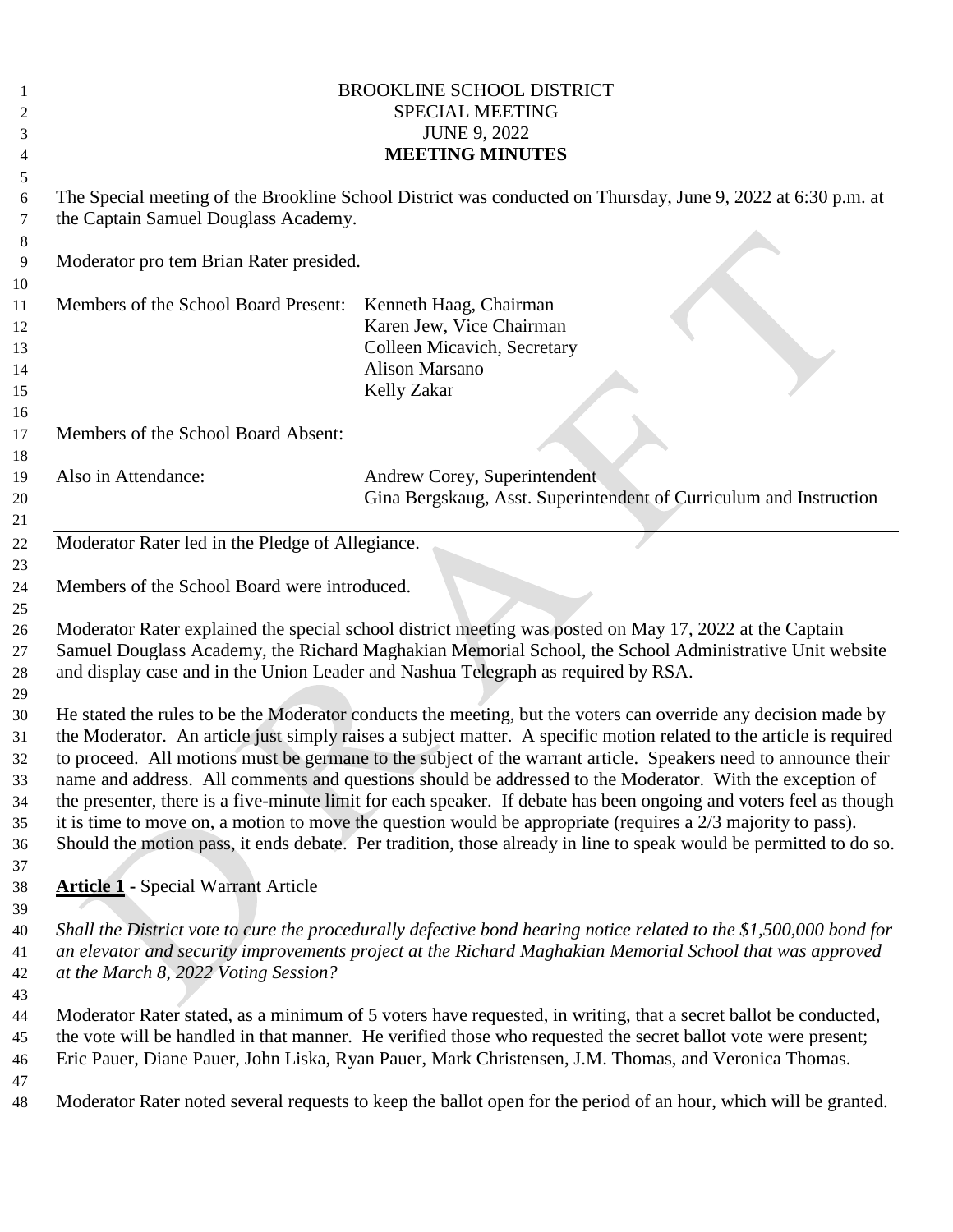# **MOTION BY KENNETH HAAG TO BRING THE ARTICLE TO THE FLOOR, AS WRITTEN MOTION SECONDED BY KAREN JEW**

 Ken Haag, Chairman, Brookline School Board, explained the procedural defect; the notice publicized in the Manchester Union Leader included the language "Capital Lease Hearing" and "Capital Lease Warrant Article". It should have stated "Capital Lease/Contingency Bond Hearing" and "Capital Lease/Contingency Bond Warrant Articles".

 There were two articles for the Town vote; one was a larger sum, which included a more extensive project and the secondary, contingency vote (which did pass) is the \$1.5 million bond intended to address increasing the number of classrooms, the purchase and installation of an ADA compliant elevator, and related entry-way/security improvements for the Richard Maghakian Memorial School.

 School Board Chairman Haag noted the contingency bond passed with a vote of 553/334. The vote on the lease did not pass with a vote of 417/472.

 Moderator Rater reminded those present and wishing to provide input that any discussion needs to be related to the warrant article itself, which is about curing the defect with the public notice. It is not very broadly about the entire bond. Discussion should be limited to whether or not the public notice was sufficient.

# **MOTION BY ERIC PAUER THAT A SECRET BALLOT BE CONDUCTED FOR THOSE PRESENT AND WISHING TO VOTE RATHER THAN ALLOWING VOTING TO REMAIN OPEN FOR AN HOUR**

- **MOTION SECONDED**
- 26 ON THE QUESTION
- Eric Pauer, 12 Westview Road
- 

 Stated his belief those in attendance do not wish to wait an hour. He would like to have the ballots counted once everyone in attendance has had the opportunity to cast a vote.

Jessica Hartman, 51 Mountain Road

 Commented she is in a family where someone needs to be home for childcare. If the voting were to be kept open for an hour, it would allow the opportunity for both she and her husband to vote. She is opposed to the motion.

Erin Sarris, 15 High View Drive

Part of the benefit of a ballot vote is to keep it open and allow for greater participation.

Alison Marsano, 30 Laurel Crest Drive

 Commented she finds it astounding that people who ask for secret ballots all the time and request votes are suddenly trying to restrict the vote of the people who already voted on this when the intent is to simply open it up for a one-hour period of time. She spoke of the road race currently taking place in Hollis. She believed it appropriate for a minimum of a one-hour period for voting.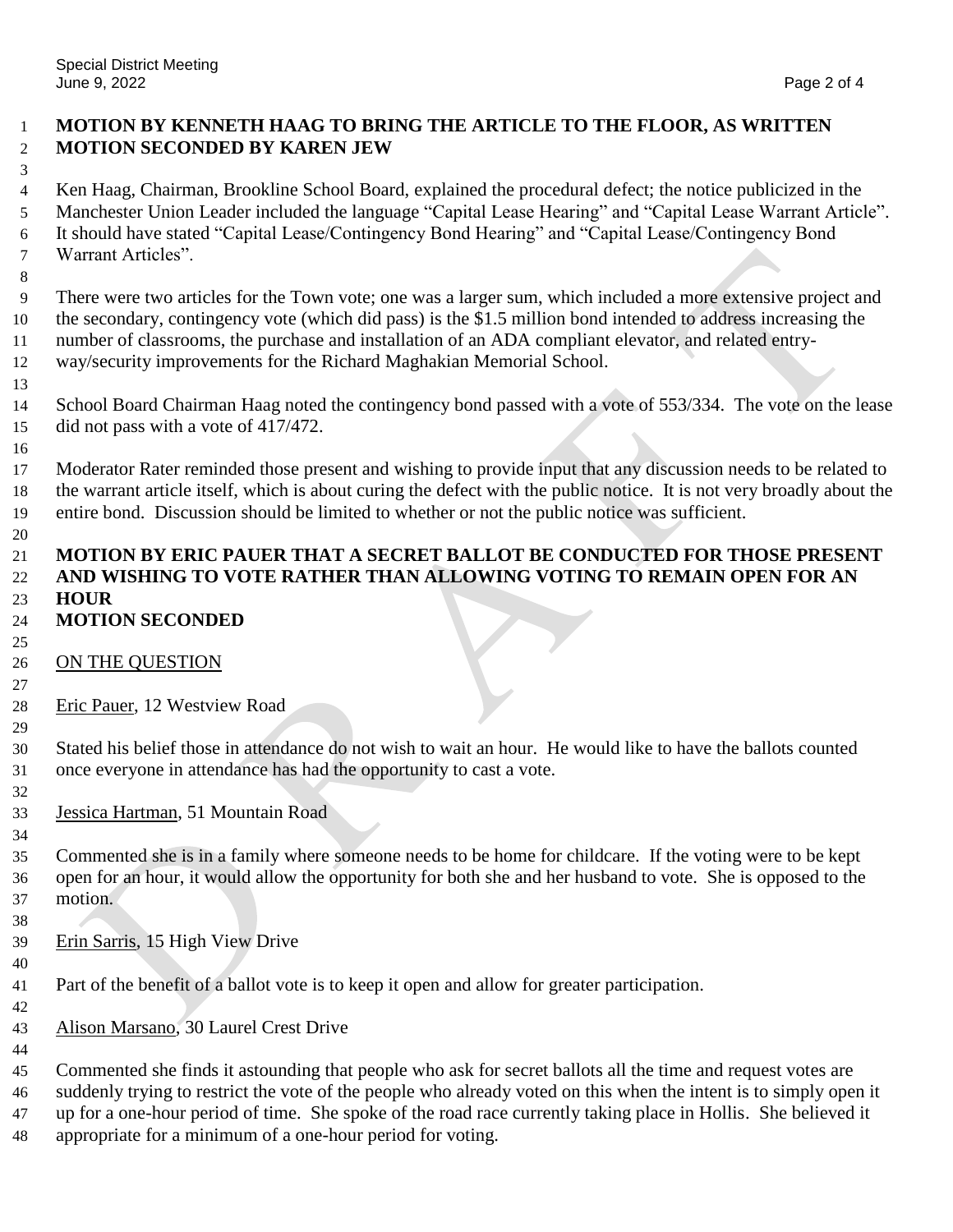### Diane Pauer, 12 Westview Road

 Requested of the Moderator that when members of the Legislative Body speak publicly at the podium that they refrain from referencing other members of the Legislative Body by name.

Moderator Rater emphasized all comments and questions should be addressed to the Moderator.

*Ballot Clerks were asked to count cards.*

#### **MOTION FAILED**

### **34-44**

- The floor was opened for discussion.
- *No discussion was offered.*
- 

Moderator Rater brought Article 1 to a vote.

### **MOTION CARRIED**

## **100-53**

 Moderator Rater stated 65% of the voters having voted in favor, the motion passes. The cure has taken affect, and therefore, the bond is legalized.

### **MOTION TO ADJOURN MOTION SECONDED**

### **MOTION CARRIED**

*The June 9, 2022 special meeting of the Brookline School District was adjourned at 8:00 p.m.*

 

 

 

 

\_\_\_\_\_\_\_\_\_\_\_\_\_\_\_\_\_\_\_\_\_\_\_\_\_\_ Date: \_\_\_\_\_\_\_\_\_\_\_\_\_\_

Kenneth Haag, Chairman, Brookline School Board

Karen Jew, Vice Chairman, Brookline School Board

Colleen Micavich, Secretary, Brookline School Board

Alison Marsano, Brookline School Board

Date:

\_\_\_\_\_\_\_\_\_\_\_\_\_\_\_\_\_\_\_\_\_\_\_\_\_\_ Date: \_\_\_\_\_\_\_\_\_\_\_\_\_\_

 $47 \quad \text{Date:}$